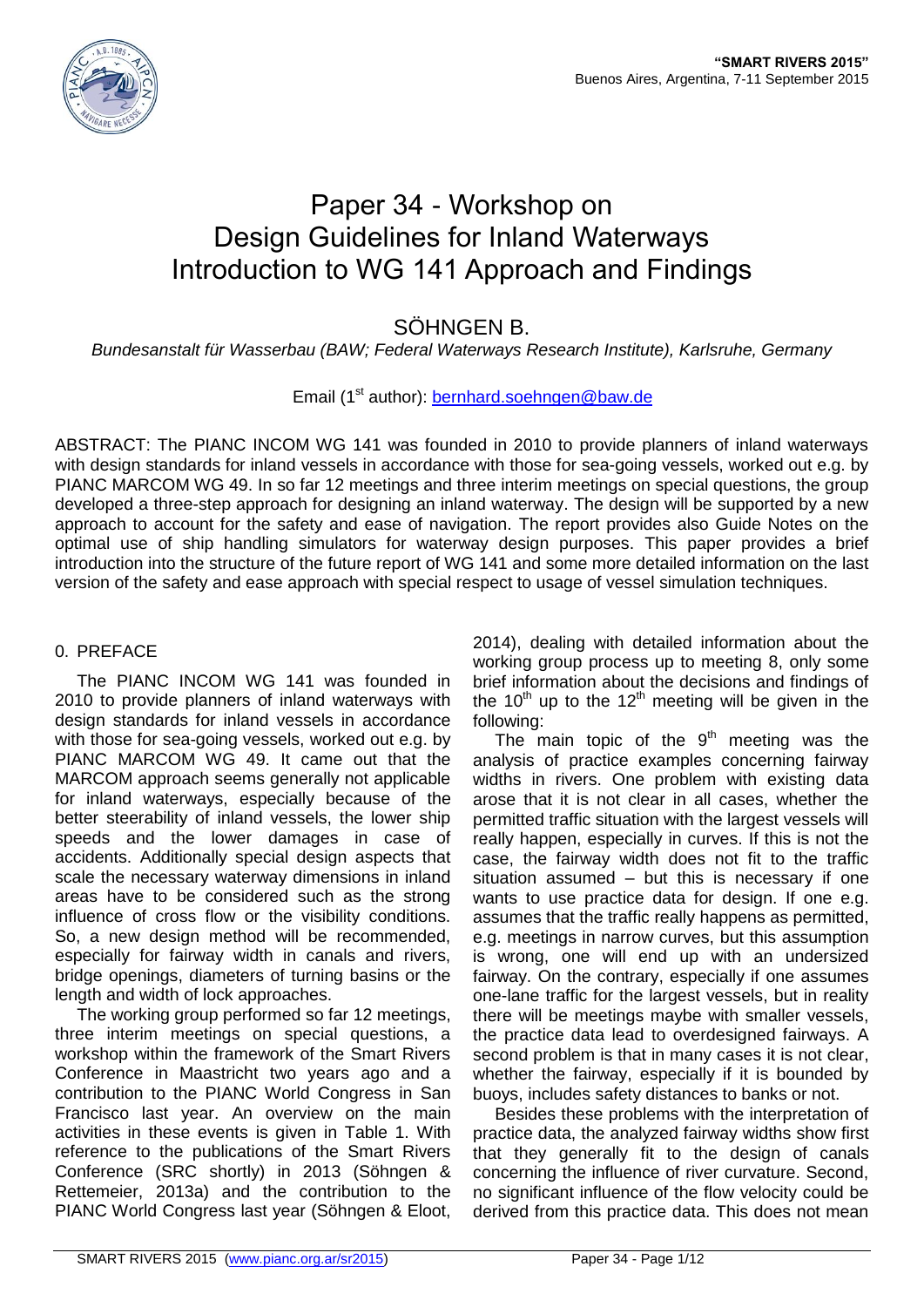

that there is no influence existing, but practice shows that the vessels may have the chance to overcome this design aspect. But the data show clearly that the fairway in rivers should be at least 1 or 2 ship's beams wider than the one for canals. These differences can be assigned to the existing

ease quality of the navigation on the rivers considered. WG 141 decided for this reason to support these findings by additional practice examples and to compare them with those from existing guidelines, especially from USA, because they include curvature and flow velocity influences.

| No.             | Year, Location | Main topic                                                 | Main results                                                                           |
|-----------------|----------------|------------------------------------------------------------|----------------------------------------------------------------------------------------|
| 1               | 2010,          | Subject and TOR, general approach                          | Start review existing guidelines                                                       |
|                 | Liverpool      |                                                            |                                                                                        |
| $\overline{2}$  | 2010,          | Table of contents                                          | Comm"erc"ial vessels only                                                              |
|                 | Karlsruhe      |                                                            |                                                                                        |
| $\sqrt{3}$      | 2011, Brussels | Collection of existing guidelines                          | Definition of design vessels                                                           |
| $\overline{4}$  | 2011, Paris    | Review existing guidelines                                 | Need to consider safety & ease                                                         |
| $\overline{11}$ | 2011, Brussels | Workshop planning                                          | Best practice in rivers instead of using<br>guidelines                                 |
| 5               | 2012, Bonn     | Fairways in canals, rivers, bridge,<br>turning basins      | Dimensions for concept design method in<br>terms of ship beam                          |
| 12              | 2012, Madrid   | Application of ship handling<br>simulators (SHS)           | Need for case by case design, especially<br>for locks                                  |
| 6               | 2012, Utrecht  | Fairway rivers, turning basins,<br>berthing places         | 3-step design, best practice fairway rivers                                            |
| $\overline{7}$  | 2013, Antwerp  | Discussion on safety and ease (s&e)<br>and lock approaches | Lock approach dimensions, turning basins                                               |
| 13              | 2013,          | <b>Workshop Smart Rivers</b>                               | Positive feedback to the approach,                                                     |
|                 | Maastricht     |                                                            | especially concerning narrower standards                                               |
| 8               | 2014, Brussels | <b>Findings Smart Rivers Conference</b><br>2013 (SRC)      | Agreement how to involve SRC papers in<br>the report, responsibilities to each Chapter |
| 9               | 2014, Bonn     | Practice examples fairway width in                         | Analysing additional practice data and                                                 |
|                 |                | rivers according to PIANC World                            | comparison with guidelines, especially                                                 |
|                 |                | Congress San Francisco 2014 (SFC)                          | those from US with flow influence                                                      |
| 10              | 2014, Lille    | Test of SFC safety and ease                                | Demonstration of WG 141 recommen-                                                      |
|                 |                | approach in the light of examples                          | dation by application to examples                                                      |
| 11              | 2015, Brussels | Collection of contributions to the                         | Agreement to perform a new workshop at                                                 |
|                 |                | future report and distribution of tasks                    | SRC in Buenos Aires, simplifying s&e                                                   |
|                 |                | concerning open points                                     | approach                                                                               |
| 12              | 2015,          | Discussion of all the existing                             | Agreement concerning process                                                           |
|                 | Duisburg       | contributions to the report                                | recommendation for SHS usage                                                           |

Table 1: Overview of meetings of WG 141 with main topics and decisions ("I"=interim)

The 10<sup>th</sup> meeting in Lille brought a breakthrough concerning the refined safety and ease of navigation ("s&e" shortly) approach (Söhngen & Eloot, 2014), which distinguishes between the *analysis* and the *design* case. It was applied by the members to different exampled and demonstrated its general applicability. We then discussed how to quantify ease quality in case of using ship handling simulators ("SHS" shortly in the following) or field data. After SHS developers and users in the group, this can be handled by comparing numerical numbers quantifying the "deviation", e.g. from an aimed course and those indicating the "control" of the vessel, e.g. the necessary rudder angles, between analysis or existing situation and design

case. This "comparative thinking" reduces unavoidable inaccuracies of the design methods used and will be explained in more detail in Paragraph 5 of the present paper.

The group discussed the first drafts of different Chapters during our  $11<sup>th</sup>$  meeting in Brussels 2015 and agreed about the magnitude of each Chapter and the general layout of the report. The WG then distributed tasks to fill up lacking information in the report and discussed the refined s&e approach according to the paper for San Francisco again and agreed that the different criteria should be collected to one s&e index only. This index will be assigned to ease categories, which in turn allows to choose adequate waterway dimensions by using e.g. the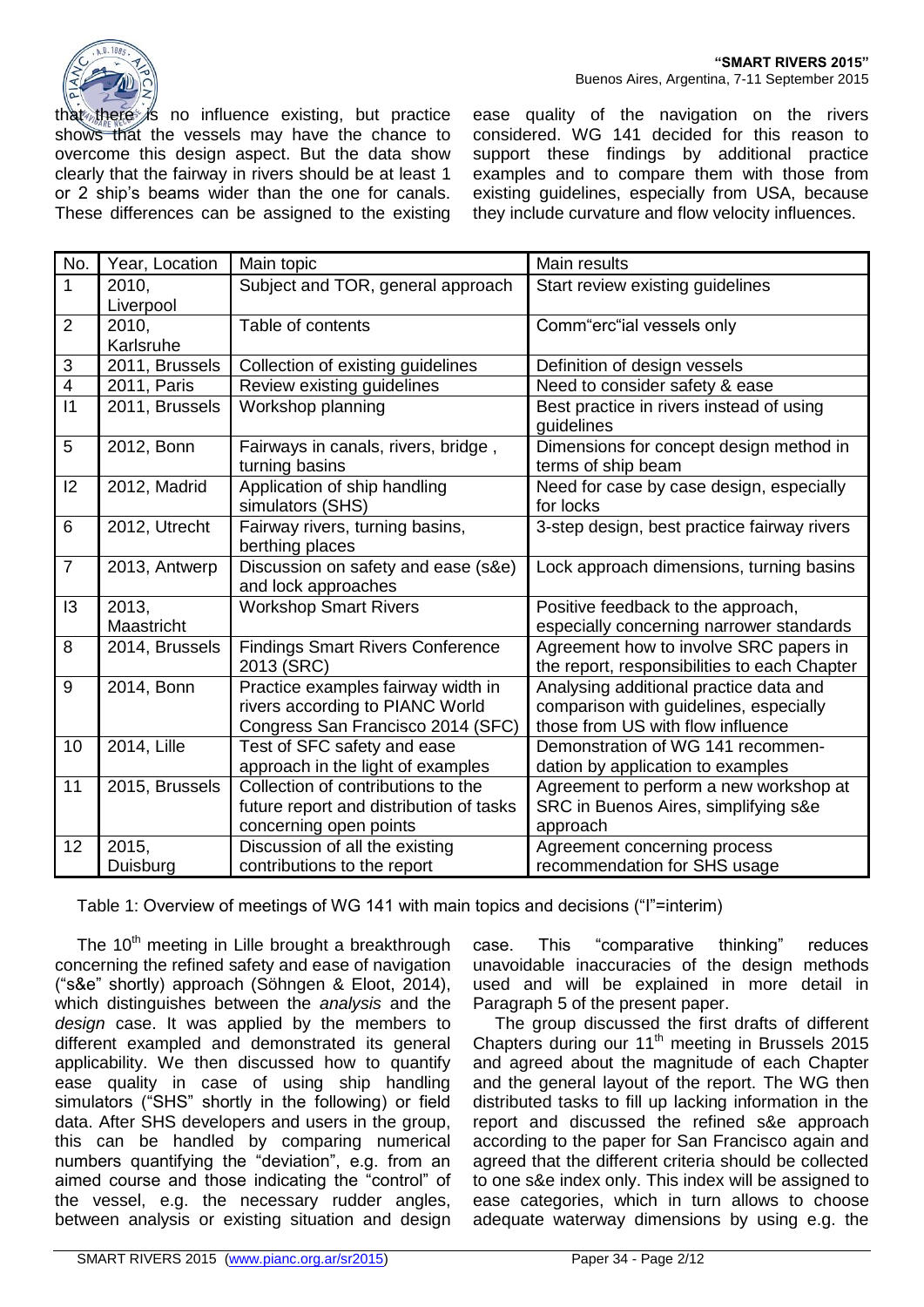

Concept Design Method, see Paragraph 6 in this paper.

The focus of the  $12<sup>th</sup>$  meeting in Duisburg at DST (Development Centre for Ship Technology and Transport Systems) was on the approach to account for s&e demands in using SHSs. The group agreed to work out recommendations concerning the optimal usage of SHSs with special respect to this aspect. It is basing on a quantitative comprehensive index for the difficulty or easiness of the driving situation, and the approach will consequently use the principle of a comparative variant analysis. This will be worked out a little bit more in this paper, see Paragraph 5. The index uses simulation results, e.g. the number of steering actions per minute or the exploitation of possible rudder angles during a design-relevant manoeuvre.

Summarizing the review of the working group progress, the group finished the review of existing guidelines and analyzed several practice examples. Basing on these information and facing the problem that not all design problems can be handled using these data, it worked out a three-step approach for designing an inland waterway, starting with the Concept Design (Söhngen & Rettemeier, 2013a und 2013b, Rettemeier & Söhngen, 2015), taking knowledge especially from relevant international guidelines (Rettemeier, 2013), over the Practice Approach (Söhngen & Eloot, 2014, Rettemeier & Söhngen, 2015), using experiences from existing waterway dimensions (Koedijk, 2013), up to the Detailed Design, which is basing generally on simulation techniques for design (Eloot, 2013 and 2015, Iribarren 2015). Special respect is made to the consideration of safety and ease of navigation (s&e shortly in the following) in the design process (Deplaix & Söhngen, 2013, Söhngen & Eloot, 2015, Deplaix 2015), both in using simplified methods as Concept Design as well as using ship handling simulators..

A first draft of the future guidelines is available since July 2015. It is planned to start the coordination with PIANC headquarters in the beginning of 2016. This document gives a short insight into the structure of the report, using the same numbering of the paragraphs as the chapters in the report. The focus is on Chapter 1 (introduction) concerning the contribution of the report to the general process in waterway design and Chapter 5, dealing with the way how s&e demands will be accounted for, both in using the Concept Design as well as Detailed Design.

## 1. INTRODUCTION

The 1<sup>st</sup> Chapter in the future report looks first on the motives to install a new WG. One of these is the lack of internationally balanced standards for inland

waterway design, especially for new, bigger and stronger powered vessels. Another motivation comes from the changed legal requirements concerning the ecologic footprint of planned measures. This demands for specifying the minimum necessary waterway dimensions, especially from the nautical point of view. This does not mean that WG 141 proposes these minimum dimensions. In contrary: looking on the aspects of safety and ease of navigation and the operational economy of shipping, the design should be generally as generous as possible, but, looking especially on impacts on the environment, socioeconomic aspects or the politico-economics of the waterway improvement, the design should be as narrow as necessary - but not more than that. So, it makes sense to define just these lower limits to avoid needless discussions with opponents of waterway improvement measures.

The differences to MARCOM 49 approach for sea-going vessels will be discussed next, ending with the statement that inland vessels are very much more powered, related to their mass, and better steerable than sea-going vessels and that the damage by an accident of inland vessels is also minor to sea-going vessels as stated earlier. So, the safety and ease standard in inland waterway design can be chosen lower and therefore the necessary waterway dimensions will be smaller compared to sea-going vessels. Also the design approach may be different, especially concerning the consideration of safety and ease of navigation.

From this, a general procedure for performing a waterway design and how to use the report will be presented (Söhngen 2015, Eloot, 2015, Iribarren 2015), stating e.g. that inland waterway design needs generally a looped approach. This means, that e.g. the boundary conditions for design as vessel type, draught, water stage, visibility conditions, wind speed and especially the nautical situations to be considered, even the methods used for design, have to be questioned and if necessary adapted, e.g. if there are unexpected differences between designed values to existing experiences or if the impact of the planned measures are much bigger than expected.

But this concerns to the design process itself, not to the entire planning process. This means, in particular, that the waterway improvement measures proposed are not put into question in the report of WG 141. These are generally a result of intensive economic and environmental studies and are therefore outside the scope of WG 141 recommendations. These studies define also the corresponding vessels to be considered. But important nautical design aspects that could in turn affect the improvement measures in general and so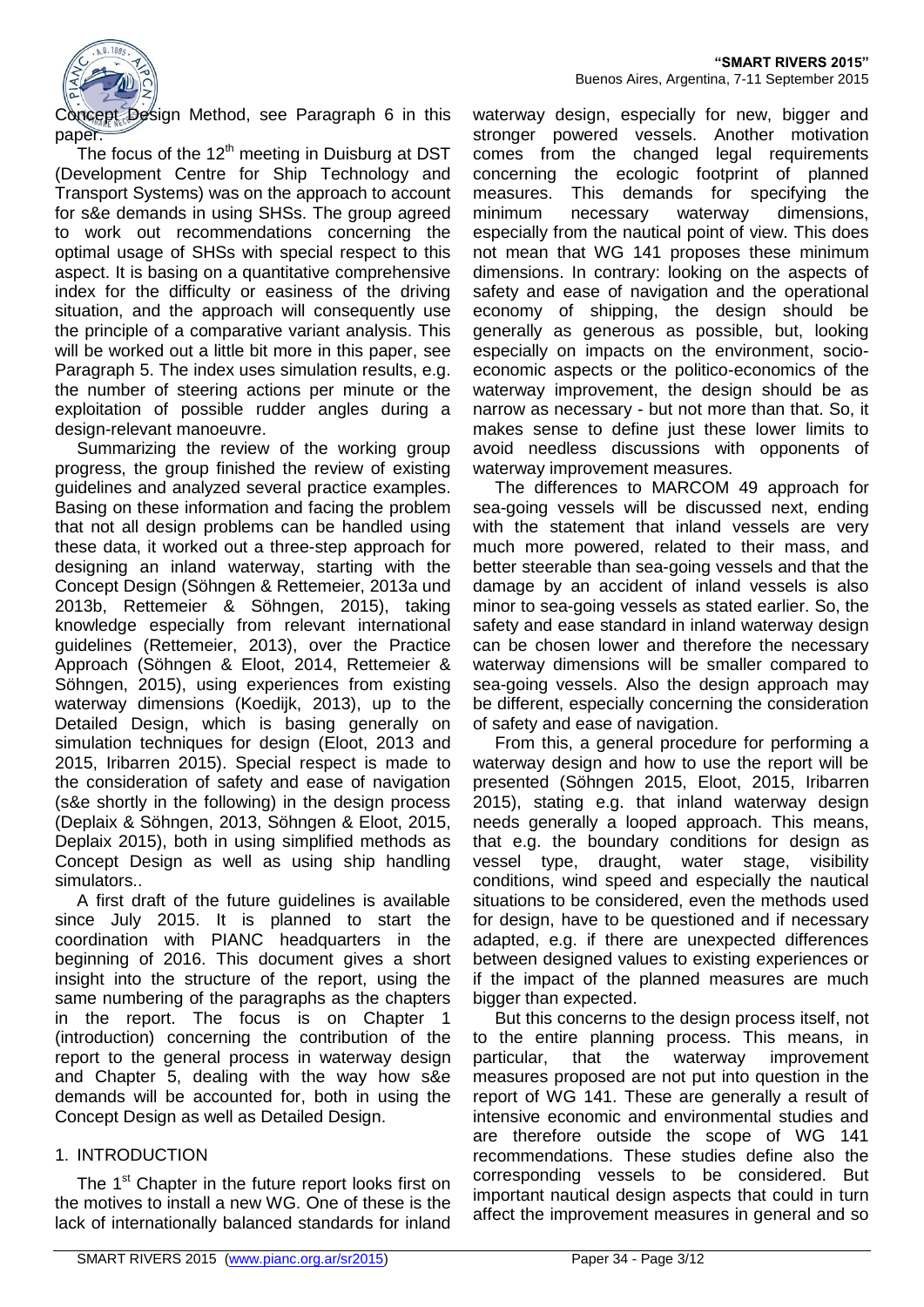future recommendations of WG 141 give neither recommendations at all, whether a waterway improvement is necessary or not, up to which extent it will be acceptable e.g. from ecologic reasons or which ship type may be more appropriate than the chosen ones, WG 141 report just shows onto necessary waterway dimensions in the sense of cause and effect relations and from the *nautical* 



the planning standards will be discussed in the recommendations, as e.g. the necessity of two-way traffic or the choice of appropriate safety and ease of navigation standards.

Hence, the future recommendations of WG 141 take the agreed measures generally as a given boundary condition for the nautical design, but it gives nevertheless guide notes on what could be the drawback on the planned measures. So, the

(2) Consider relevant design aspects for all (1) Motives for improving an existing or planning a possible variants as e.g. new waterway are e.g. available and necessary budget, altered traffic density, e.g. more recreational Steps to be gone before<br>design starts politico-economical profit and expenses. boating. cost-benefit ratios or changed fleet, especially larger or/and better impact on water resources, stages. equipped vessels, socioeconomics and ecology. implementation of new laws, e.g. the Water Framework Directive in Europe, necessity to repair or renew existing (3) Fundamental decision to improve an infrastructure, e.g. because of static stability existing or to plan a new waterway and which reasons or variants are relevant. Perform the design severe morphodynamic changes in a river. successively for all relevant variants. (4) If the data basis to specify relevant design These aspects are considered in the guidelines, but no formulae or Specification of the design case(s). case(s) is poor, perform studies, including field investigations if necessary, concerning relevant (future) fleet, properties of design vessels(s) and its nautical Contribution of the guidelines to the Application of the Design behaviour in design relevant situations, Guidelines for Inland Waterways traffic situations with its occurrence probability, with the main steps:  $\bullet$ waterway properties as fairway depths for all Choice of relevant boundary variants and relevant hydrologic conditions. conditions: selection of climate change effects if relevant,  $\ddot{\phantom{0}}$ appropriate design methods, wind speed according to wind direction, generally Concept Design, visibility conditions and so on regarding the planning process Practice Approach, Case-byoccurrence probability. Case Design; performance of concrete values will be provided the design; comparison with existing guidelines, practice of simulators Contribution (5) In case of using simulation examples, previous or similar techniques: Calibration and verification projects. of the methods used, e.g. fast time or real time ship handling simulators. Drawback of possible design impacts on (4) If the data basis for calibration or verification of water resources, stages or ecology, the simulation techniques is poor, collect and analyse economics of waterway improvement etc., additional existing nautical tests or perform new forcing to review and clarification of relevant nautical field or scale model investigations. design cases.

*point of view only*.

Figure 1: Contribution of the WG 141 report to the planning process on an inland waterway

The reason of this restrictive approach is not that the group members wouldn't be able or willing to give more comprehensive answers, but there will probably be no chance to get extended recommendations balanced with PIANC members and even an agreement within the working group maybe complicated, besides the fact, that extended

recommendations would burst the usual framework of an PIANC guideline. Hence, all the design aspects mentioned before have to be handled outside the future report. Nevertheless, the report will give enough information and feedback to the planning process, even if it will be limited to nautical aspects only.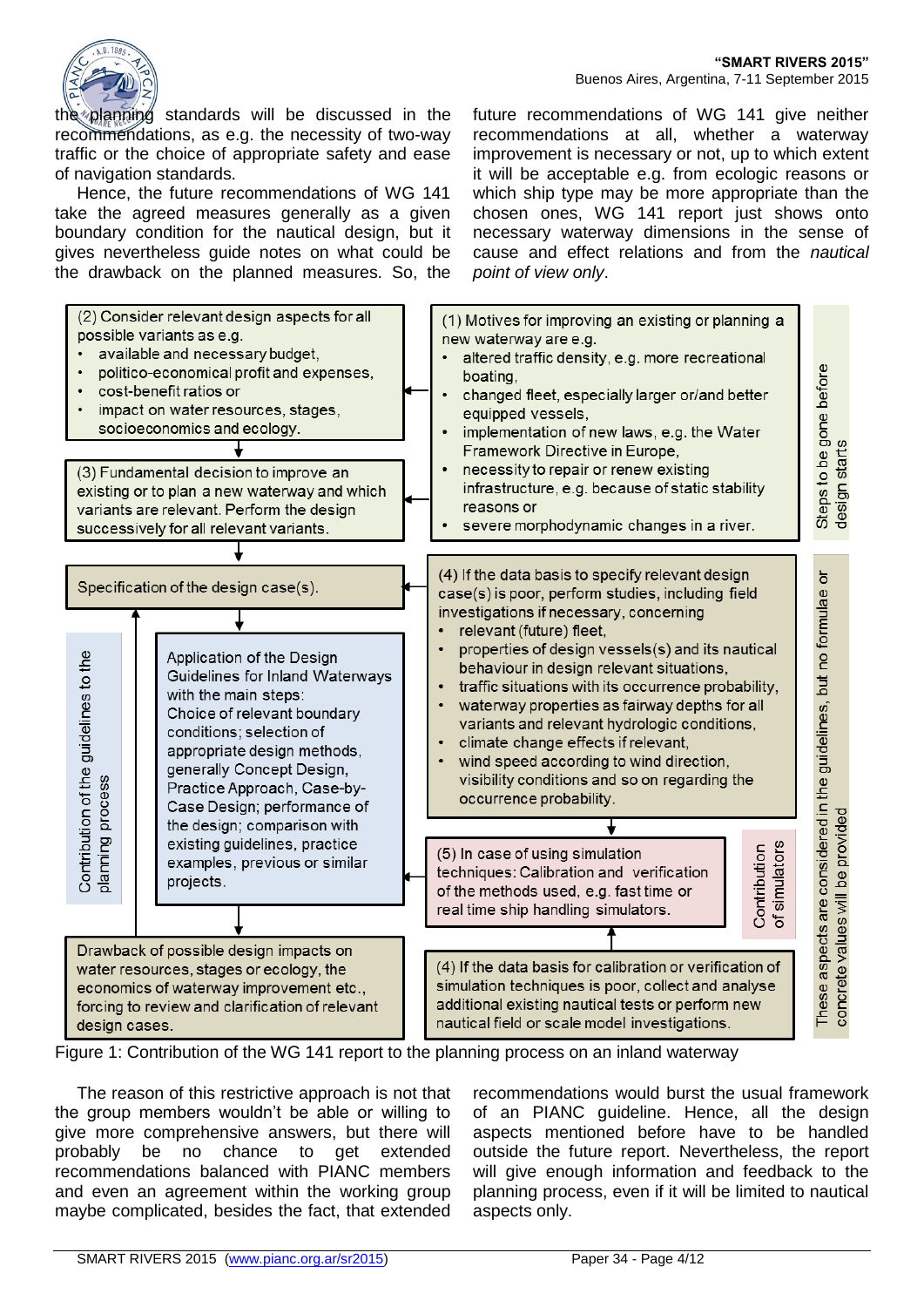

This contribution of WG 141 report to the general planning process of an inland waterway is illustrated in Figure 1. The blue colored boxes indicate its *direct* contribution, meaning that e.g. concrete values for waterway dimensions will be given. The activities collected in the grey boxes are also part of the report, but in the sense of process recommendations or hints on what has to be considered and which data or supplementary information are needed. The light green colored boxes in Figure 1 concern to all the activities that have to be carried out in advance or after using the WG 141 report.

#### 2. DISCUSSION OF EXISTING GUIDELINES

This chapter of the future report gives a brief summary on all the guidelines considered by WG 141. Because the outcome of these guidelines forms the backbone of the Concept Design Method, more detailed information will be provided additionally in an appendix to the report.

One example of the recommended waterway dimensions will be given in the following. It concerns the lock harbor lengths, see Table 1. One can see the party huge differences in the values given, which forced the group to define different ease categories for design and to assign these categories to the recommended values of WG 141.

This is because especially the properties of design vessels, but also the boundary conditions may be different from case to case and therefore from country to country. If e.g. the design vessels are poorly powered and if the strength of currents is high, which is a driving situation with a low ease category, the helmsmen will be forced to steer the vessel full ahead into the upper harbor to counteract the cross flow and to stop not until the vessel is fully inside the sheltered water of the upper harbor. In this case the approach length should be at least twice the vessel length L or more. One L is to ensure that the vessel is geometrically inside the harbor before beginning the stopping manoeuvre, and another L is a good estimate for stopping in still water. By contrast, if the flow velocity is moderate and the vessels are strongly powered, the vessels may be able to stop upstream of the separating dam and sail with bow thruster assistance through the cross current field. In this case, the lock approach length maybe 1 L only. These aspects are accounted for by the different national guidelines.

Since a study on the approach channel would only be a small fracture of the overall cost of a lock, the working group decided to recommend case by case studies for lock approaches in rivers in general and to use the values given in national guidelines, Concept Design or practice data for preliminary design purposes only. Nevertheless, this design

step is necessary in every case, because both the bathymetry and the flow field in the vicinity of a lock approach will be influenced by the waterway dimensions to be designed, here especially the lock approach width. So, one has to know the dimensions *before* making simulations, even so if the necessary dimensions are the aim of the study! If the results from simulations are not satisfactory, the preliminary design has to be adjusted, and possibly the flow model too, before new simulations can be run. This is the reason why Concept Design is always an important step also in case of performing a detailed study!

Concerning lock approaches, Chapter 2 of the future guidelines proposes at least 2 times the ship beam (3 - 4 times ship beam for double lock) for the entry width and at least one times the ship length (without mooring area) for the lock approach length as a starting point for a detailed design in case of modern vessels. The lock approach depth should be at least 1.4 times the draught to ensure that the crosswise force on the underwater body of the vessel while drifting e.g. through cross currents will stay controllable. Another criterion concerning necessary water depth is that modern bow thrusters, sucking water from below, can work effectively. For this reason, the water depth in the lock approach area and the harbor should be at least 0.5 m plus squat (say 0.2 m) more than the maximum draught.

Table 1: Lock approach widths  $B<sub>LA</sub>$  and lengths  $L_{LA}$  in different Guidelines as factors of ship beam B and Length L (\*from top of jetty to lock entry) for single (s) or double locks (d)

| Guideline | $B_{LA}/B$      |              |
|-----------|-----------------|--------------|
| China     | $3.5 - 4.5$ (s) | $3.5 - 4.0$  |
|           | 7.0(d)          | $3.0 - 3.5*$ |
| Dutch     | 2.2(s)          | $1.0 - 1.2$  |
| French    | 2.9(s)          | 0.5          |
| Germany   | 2.5(s)          | つつ           |

#### 3 DIMENSIONS OF EXISTING WATERWAYS

The next chapter collects and discusses data from waterways in use. The group called the examples "best practice" first, but because several practice examples obviously did not fit with the requirements of safety and ease of navigation, the examples were called "practice-data" only.

One of the reasons for this is that partly very much larger vessels got the permission to sail in existing waterways, which were designed for smaller vessels only. Navigational practice show that these extended permissions are responsible in many cases due to the good navigational properties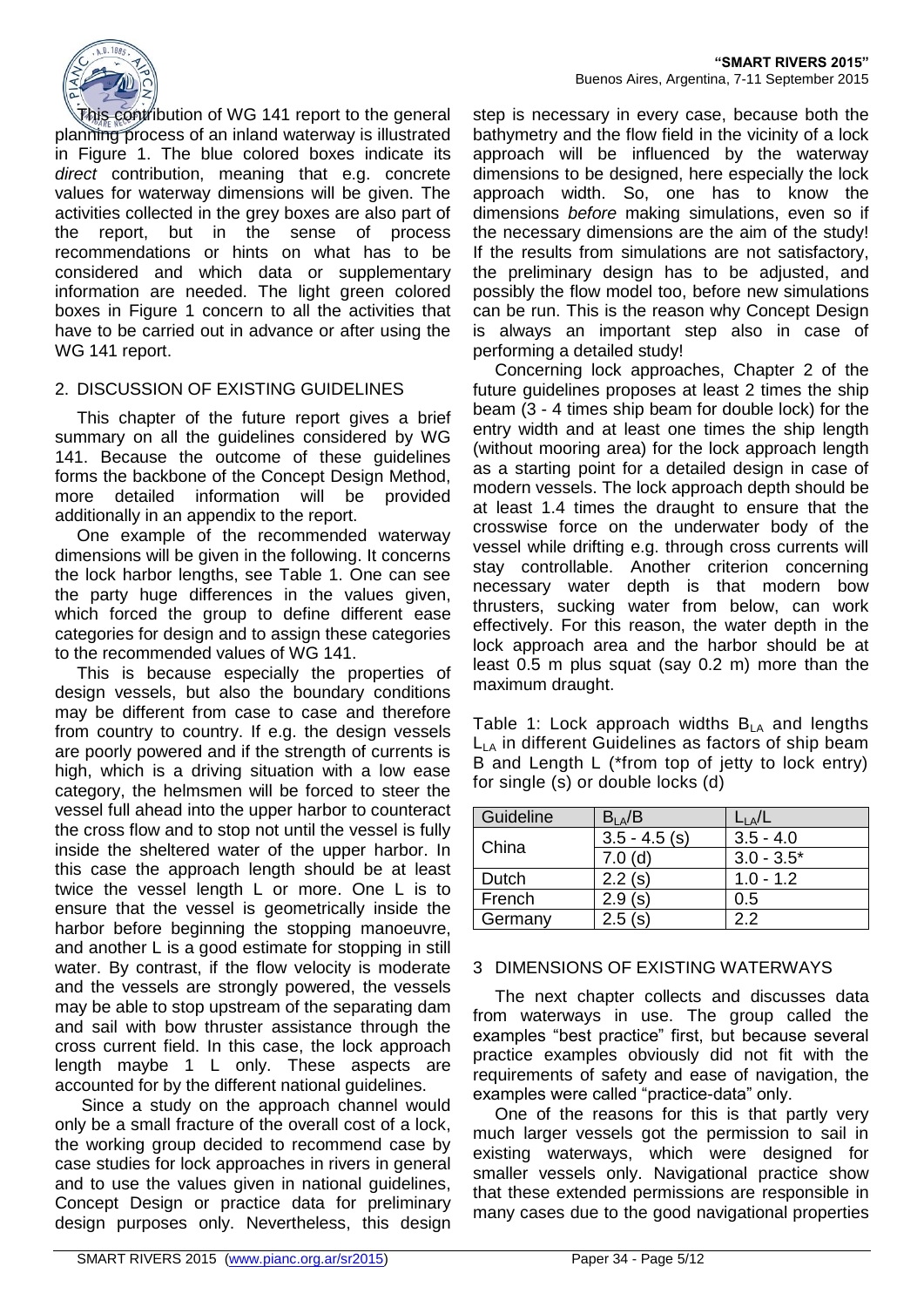

of modern vessels, meaning that the safety of navigation is just ensured, but at the price of a reduced ease of navigation!

Nevertheless, the provision of relevant practice data and its comparison with corresponding values from existing guidelines and Concept Design, helps to find out the possible range of uncertainty of the waterway dimension to be designed – and thus, to decide, whether a detailed study is necessary or not. But also if there are no data available from guidelines or Concept Design, as it is the case for rivers with strong currents, the practice data can be a second pillar in comparison to simulation results.

Because detailed information were available concerning the fairway dimensions in rivers, these data could be provided to the reader of the report in a more meaningful graphical form, basing on the recommendations for canals concerning the minimum navigational width in straight reaches and corresponding additional widths in curves. This shows the following Figure 2 for one-lane traffic in rivers (for two-lane see Rettemeier & Söhngen, 2015), which is a refined and extended version of the one in (Söhngen & Eloot, 2015). For applying it to a concrete situation, one has to know the curvature radius R and the overall dimensions of the vessels only.

Considering the spread of data, which may be interpreted according to different ease qualities as indicated in the graph by colors from green (ease

quality A - nearly unrestricted drive), which correspond to the largest values of the fairway width, over yellow (B - moderate to strongly restricted drive) to red (quality C - strongly restricted drive), which correspond to the smallest fairway widths, the data show that the fairways in use are not significantly wider in case of strong currents as in free flowing rivers than in dammed rivers. Also no significant influence can be seen from the data concerning the way how the the fairways are bordered, e.g. by buoys, groynes, parallel dykes or bank slopes. So, it is not possible to decide from the data and Figure 2, whether it is necessary to add safety distances to structures or not. To stay on the safe side in design, it should be assumed that the fairways are bounded by buoys, so that extra allowanced e.g. to counteract cross currents at groynes should be added to the fairway widths from Figure 2.

As mentioned earlier, some other assumptions were necessary e.g. concerning the corresponding driving situation to draw Figure 2, because the officially permitted traffic situations as meetings may nevertheless be avoided in practice in narrow curves for the largest permitted vessels. Therefore only the largest permitted vessels were chosen for drawing the graph and in case if there were doubts about the traffic situation, one decided to take the data for one-lane traffic instead of two-way.



Figure 2: Existing fairway widths (in draught depths, related to vessel breadth) in rivers and from guidelines for one-lane traffic, interpreted as to be limited by buoys (s&e interpretation:  $\overline{A}$ ,  $\overline{B}$ ,  $\overline{C}$ )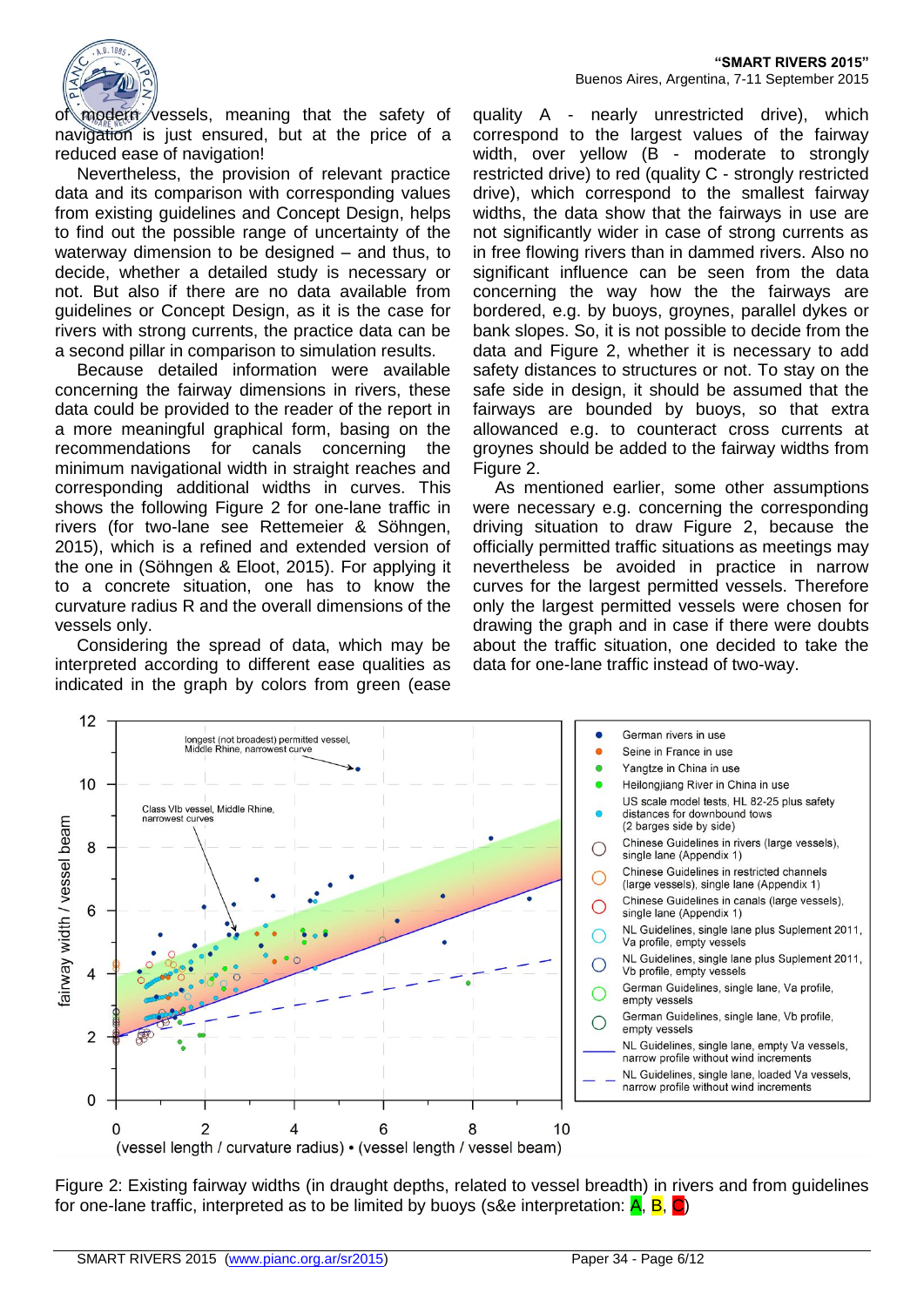

Because not only practice data were included in Figure 2, but also those from existing guidelines, one can see that the increase of fairway widths by the parameter  $L^2/R$  fits well with the corresponding extra width in curves for empty vessels (0.5  $\mathsf{L}^2/\mathsf{R}$ ). With reference to e.g. (Söhngen et al., 2013b), this corresponds to a position of the pivot point to be at the vessels bow. Because this position can be far ahead of the vessels bow in case of conventional vessels without strong bow thrusters or passive rudders and strong longitudinal currents in a downstream drive (Fischer et al. 2014), Figure 2 should be used for design purposes for modern vessels and moderate relations of R/L only. Nevertheless, the graph gives a good idea on necessary fairway widths for preliminary design purposes or to validate results from a detailed study. It shows again the a.m. huge differences in accepted safety and ease standards in practice and the necessity to perform case by case studies using e.g. simulation techniques or field investigations for design, if critical boundary conditions have to be accounted for as strong wind, currents, narrow and poorly powered vessels.

It should be mentioned at this point, taking the blue colored data from US guidelines in Figure 2 that, the necessary fairway widths are strongly dependent on the driving style. The big US tows or those on the River Parana e.g. sail if necessary in narrow curves very slowly downwards while penetrating relative to the surrounding water body upstream! This corresponds from the viewpoint of driving dynamics to an upstream drive, where the pivot point is far behind the vessels bow, resulting in reduced necessary extra widths in curves. Nevertheless, the data from US recommendations fit with the other data used for drawing Figure 2, but may come up with smaller fairway widths in narrow curves, if one accepts the very low ease standard assigned with this special driving style.

## 4 TECHNICAL INFORMATION

Chapter 4 starts with the classification of waterways and specifies the properties of correspondent design vessels (Koedijk, 2015). These are not only the overall dimensions, but also the installed power and the type and effectiveness of rudders and additional thrusters. This is important, because the necessary waterway dimensions are strongly depending on the navigational properties of the design vessels.

Next, design-relevant properties of waterway types will be discussed (Deplaix, 2015). It will be shown as a special aspect in narrow cross sections as canals (Pompee 2015) that, the possible ship speed is physically restricted by the critical speed

(see also VBW 2013, now available in English, where the influence of driving dynamics of inland vessels on waterway infrastructure will be discussed in more detail). The latter can make problems in using standard ship handling simulators, which do not account for this effect properly, meaning that e.g. the chosen vessel speed during a simulation run is too high. This in turn may lead to a faulty evaluation of e.g. ship-ship or ship-bank-interaction forces and so, to wrong decisions about the necessary navigational space.

Another problem discussed in Chapter 4 is the influence of very high T/d-ratios on the crosswise forces while drifting. If T/d reaches 1, what can happen e.g. in natural rivers at gravel banks, the crosswise forces almost explode compared to usual maximum T/d of about 0.7 - 0.8. This "airfoil-effect" in turn can make the vessel nearly uncontrollable, but common simulation software delivers only a rough approximation of this design-relevant vessel behavior for very high T/d.

Because there are always some physical effects that cannot be modelled optimally at the present stage of knowledge, one has to know on how these modelling inaccuracies can be accounted for properly, e.g. by using comparative considerations, which will be recommended generally in using simulation techniques. This principle will be discussed next in Chapter 4 of the future report from the viewpoint of the driving dynamics of inland vessels. The chapter ends with recommendations on necessary data needed, depending on design vessel properties, waterway types and relevant driving effects to be considered in design.

# 5 CONSIDERATION OF SAFETY AND EASE

The necessity to consider s&e aspects for design purposes and the way how to account it for in using the Concept Design method were discussed detailed in several previous papers from authors of WG 141 (e.g. Deplaix & Söhngen, 2013 and Söhngen & Eloot, 2014). This approach, which helps to assess the ease quality of a driving situation under consideration, e.g. the existing one (in the following called "present nautical condition" or "png" shortly) or a well-known driving situation with appropriate ease quality (called "ease reference case" or "erc"), which shall be used as a reference case for comparing it to the ease quality of the "design case" (shortly "dc"), will be called "simplified method".

It is mostly basing on checking the validity of arguments, together with some relevant waterway data, but not on concrete values defining the difficulty of the driving situation as the number of necessary hard rudder actions per unit time,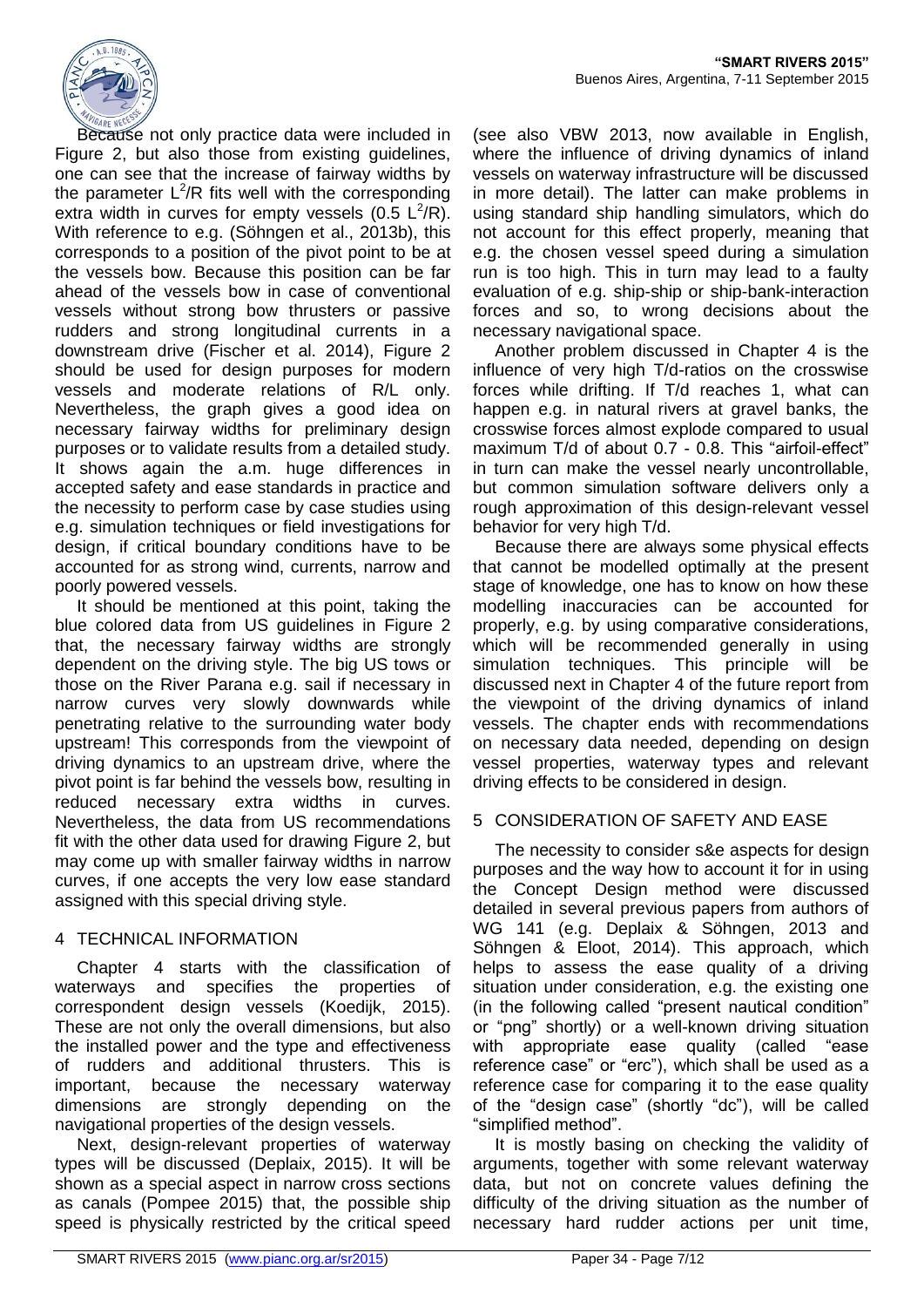

because these data generally are not available in a preliminary design state. The simplified method was improved since (Söhngen & Eloot, 2014) by using a comprehensive ease score, matching several criteria altogether, in order to simplify comparisons.

The new approach will be applied to an example, concerning the tricky drive through a narrow bridge in the German Neckar River (Söhngen et al. 2015) with presently permitted shorter and in future longer vessels, to find out the appropriate ease quality for design and so, to be able to apply the Concept Design Method and the practice approach according to Figure 2, which are depending on the chosen ease quality. Both methods will be applied apart from that by using consequently the principle of comparative variant analyses, meaning e.g. that, not *absolute* values of the necessary fairway width will be used, but the *differences* between design and reference case.

This principle of performing a comparative analysis is also the basis of the "detailed s&e approach". It uses analogously a comprehensive ease score to the one of the simplified approach, but it takes concrete results from measurements or simulations as the exploitation of existing resources as the navigational space or the necessary percentage of installed power of a bow thruster (Iribarren, 2015; Eloot et al. 2013, Eloot 2015). This comprehensive ease score can then be used for comparing different variants with each other or with the chosen ease reference case.

Figure 3 illustrates this procedure, which comprises both the simplified (blue colored boxes in Figure 3) and detailed s&e approach (green colored). Because it is almost self-explanatory, it will not be commented further in the following.



Figure 3: General approach to consider the safety and ease of navigation ("s&e") quality for design, both using the simplified and detailed approach in case of a waterway reach to be improved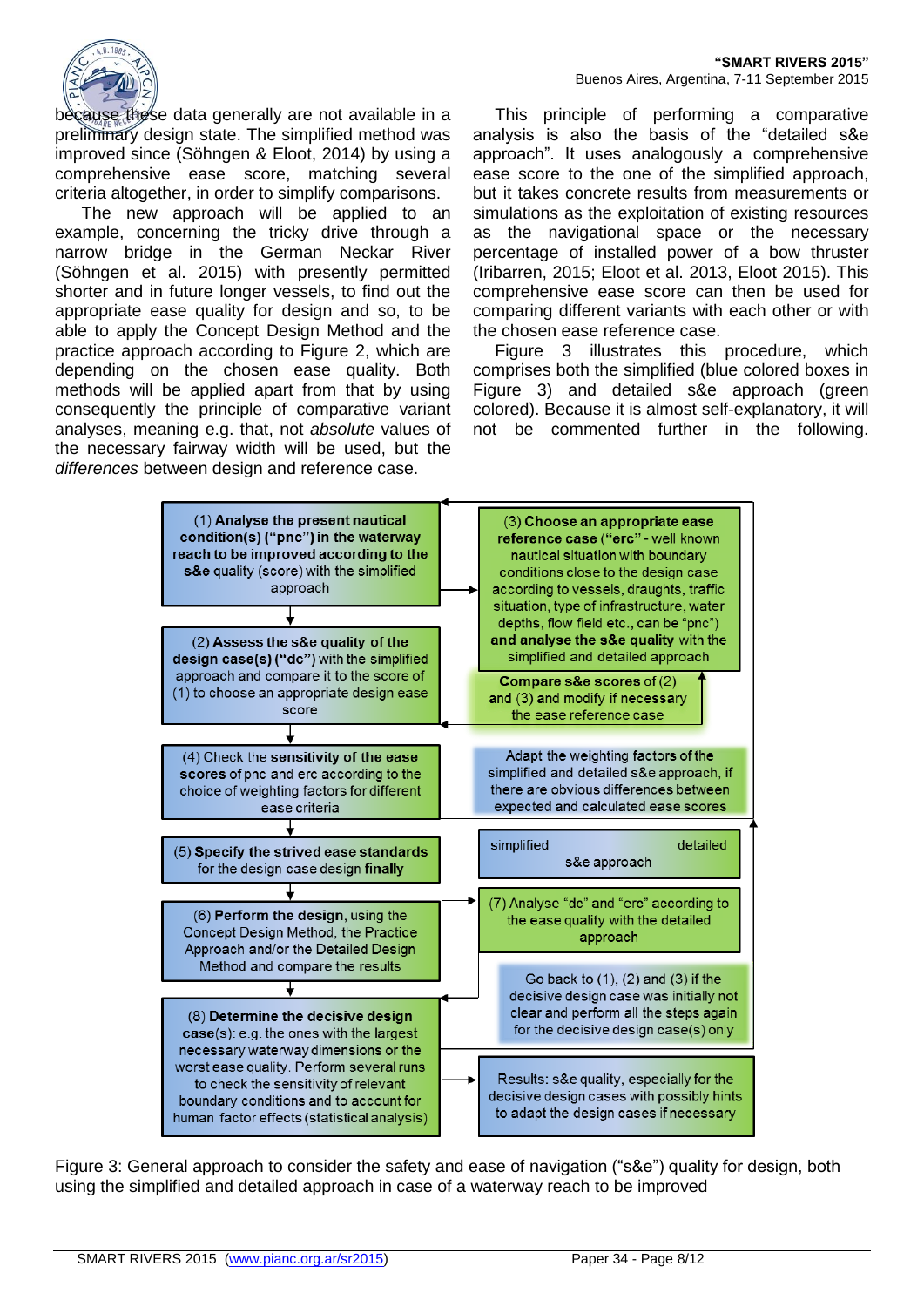

t should be noted here that the simplified approach to assess the navigational quality in an inland waterway, was under discussion nearly in all WG 141 meetings. One reason is that all the members had, and also the readers or appliers of the report may have, their own understanding on how the term "safety and ease of navigation", which is used in many waterway related laws, could be interpreted correctly and used properly for design purposes. Another reason is that many different criteria may be relevant – and that they change from case to case, too. Hence, the proposed approach may not be the best possible one, especially not the best for the specific design case considered. But WG 141 proposes one at all. This is the most important statement. Furthermore, the simplified approach will help the reader of the report to sharpen his view on the most important aspects of waterway design related to s&e.

It should be noted further that the simplified approach focusses on the ease of navigation only, not on the *safety*, because the general statement of WG 141 members is that the safety of navigation should be ensured in each case in design. This is why only those waterway dimensions will be proposed herein that fulfil this important criterion.

The detailed s&e approach is outlined in more detail in the following Chapter, including some general recommendations concerning the optimal usage of simulation techniques for waterway design purposes.

#### 6 RECOMMENDED DESIGN STEPS

Especially for tricky navigational conditions, WG 141 recommends generally the performance of three design steps (Rettemeier & Söhngen 2015, Söhngen & Eloot 2014):

- Concept Design,
- Practice Approach and
- Detailed Design.

Using all the three design steps may be not necessary, if the Concept Design Method is satisfactorily applicable, meaning that national or international guidelines, which are described in detail in Chapter 2 and Appendix 1 and the special recommendations in Chapter 7, match properly with the design problem to be solved, especially with the local boundary conditions and the aimed ease standard. But even in these cases, a comparison of the Concept Design results with practice examples will be recommended to evaluate the results.

Especially, if there are large differences between the values from design and Practice Approach, one should review the boundary conditions for design. In complicated design cases or if there are large differences between the local boundary conditions

to be considered and those in existing guidelines or experience, one should perform all the three steps recommended as already stated earlier..

Because the Concept Design is generally the same as applying guidelines, which was discussed in paragraph 2 of this paper, and because an important practice example was shown in paragraph 4, only the recommended approach to perform a detailed study will be outlined in the following. The focus is on ship handling simulators, because these simulation techniques are more and more in use nowadays, not for training only, but also for design purposes.

More information on the necessity to use simulation techniques for design purposes, the optimal use of these methods from the technical point of view and limits of application can be found e.g. in (Söhngen et al. 2013a & 2014) or (Eloot et al. 2015). So, the focus is here on s&e demands in using simulators. This especially, why this aspect in waterway design will often be underestimated or neglected, because there is no general accepted procedure published for it and because even the best full bridge simulator is still not reality. This holds also and especially true for human effects and so, safety and ease demands.

But also the physics of a ship's behavior in shallow water is only a somewhat rough approximation of the reality. This is e.g. the case, if interaction forces between vessel and waterway as in very restricted canals or during entering a lock chamber dominate the design or if a strong flow field is important. The latter is generally not exactly represented in the simulator, e.g. because of budget restrictions or because it may change significantly by the moving vessel as while sailing in the vicinity of groynes.

These inaccuracies of the simulation techniques can be reduced as outlined before and explained in detail in (Söhngen & Eloot, 2014) by using the principle of comparative analyses. It will be demonstrated by an example in (Söhngen et al., 2015).

The corresponding procedure is shown in Figure 4, which is still under discussion in WG 141 concerning necessary details to be dealt with, but not the general approach at all. It may sound somewhat academically to consider and compare results of three different variants, which were explained in Chapter 5: "pnc", "erc" and "dc", besides another variant, the so-called "verification reference case" "vrc", which is used to evaluate the simulator for design-relevant boundary conditions, but in most applications all the three reference cases can be the same, e.g. the existing situation, if the corresponding ease quality of the largest permitted vessels can be accepted for design too, if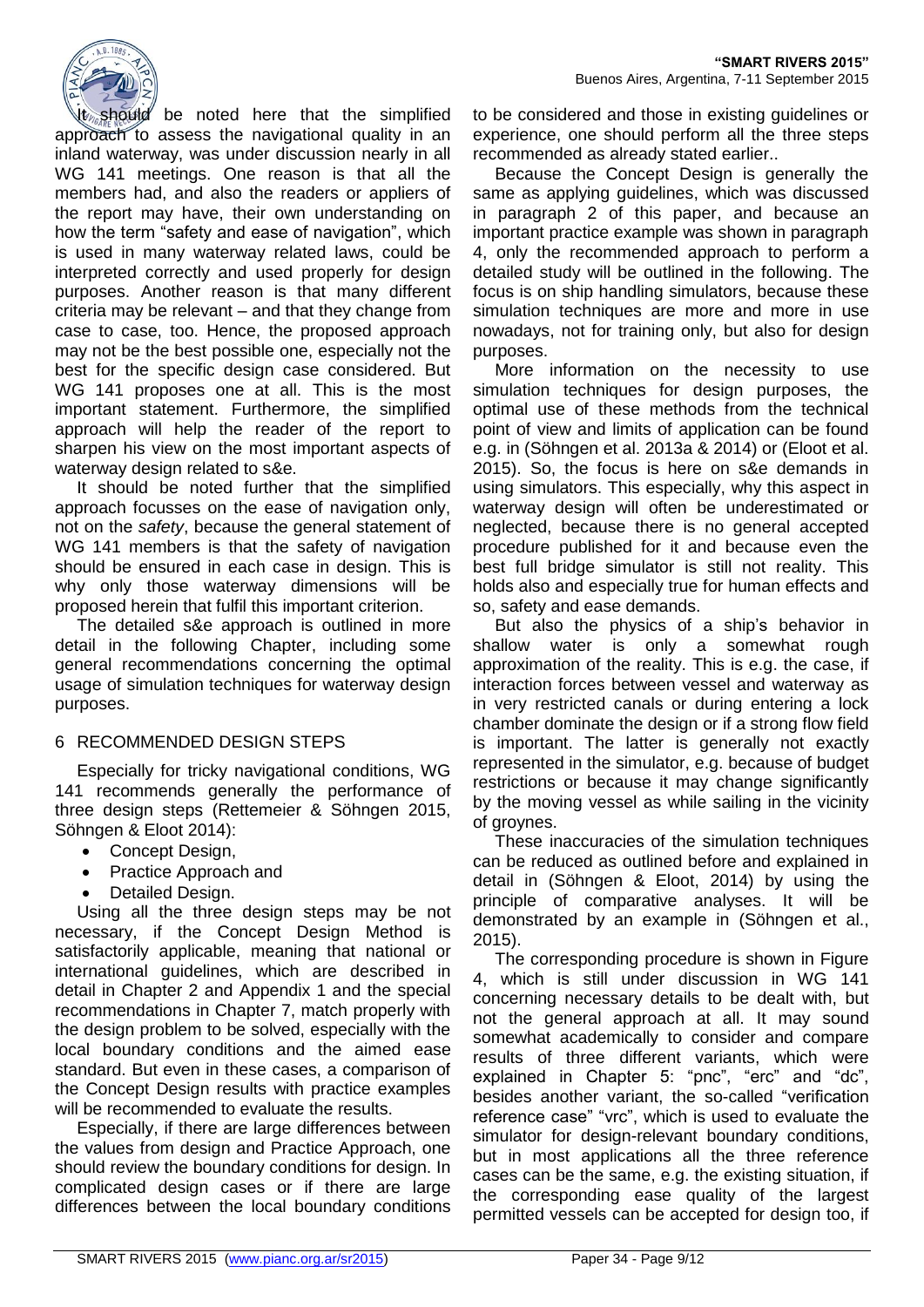

data from  $\phi$  g. field tests are available to compare them with simulation results and if the data are close to the driving situations considered for design. Because Figure 4 is mostly self-explaining and with reference to the future report, it will not be commented further in this paper. But because the approach of Figure 4 can be used for fast time simulations too, some remarks concerning the consideration of human effects in fast time simulations shall be added:

It is obvious that the human factor can only be accounted for *directly*, if field tests and real time ship handling simulators will be used. Steering by an imperfect autopilot as shown e.g. from (Ji Lan et al. 2010) can extent fast time simulation to human factor effects. But without these extensions, fast time simulations need corrections to account for human factor effects, e.g. by empirical additions to relevant waterway dimensions.

This may be acceptable if the influence of the helmsman is limited or small compared to the deterministic parts of waterway design as extra widths due to cross currents and thus can satisfactorily be assesses by adequate formulae or numbers provided in many guidelines (extra swept area width due to a sinusoidal drive). But one needs a direct consideration of human effects especially in critical conditions. These are depending on:

| Data processing and<br>modelling                         | (1) Clarify and adapt the necessary data basis of<br>all simulation variants (generally "pnc", "vrc", "erc"<br>and "dc" according to the demands of the<br>simulator, e.g. sight model incl. land marks,<br>bathymetry, ground properties and flow field<br>including turbulence (in $\frac{1}{2}$ draft depth) for relevant<br>stages, environmental conditions as visibility and<br>wind, design vessels with its properties, e.g.<br>relevant draughts, powering, installed rudders etc. | Use the following data bases for relevant<br>draught to water depth ratios T/h in shallow<br>water to verify:<br>Crosswise forces onto underwater body<br>while drifting (e.g. model tests or 3D-<br>calculations)<br>Crosswise and longitudinal rudder forces,<br>$\bullet$<br>together with underwater forces by<br>comparison with observed turning circles<br>Inertia and rudder forces by comparing<br>$\bullet$                                                                                                                    |                                                                         |
|----------------------------------------------------------|---------------------------------------------------------------------------------------------------------------------------------------------------------------------------------------------------------------------------------------------------------------------------------------------------------------------------------------------------------------------------------------------------------------------------------------------------------------------------------------------|------------------------------------------------------------------------------------------------------------------------------------------------------------------------------------------------------------------------------------------------------------------------------------------------------------------------------------------------------------------------------------------------------------------------------------------------------------------------------------------------------------------------------------------|-------------------------------------------------------------------------|
| Calibration                                              | (2) Check and improve the modelling capacity of<br>the simulator concerning driving dynamics of<br>inland vessels under design relevant boundary<br>conditions and adjust parameters if necessary.<br>Check the capabilities of the flow models too. Use<br>field data for design-relevant navigational<br>conditions and adjust parameters of the simulator<br>and the flow models if necessary.                                                                                           | with observed emergency turns<br>Driving kinematics by checking drift in a<br>$\bullet$<br>large cross current field<br>Ship resistance by comparison with e.g.<br>$\bullet$<br>model or field data of vessel speed and<br>rpm, if necessary for different blockage<br>coefficients in case of narrow channels<br>Modelling of limit speed by comparison<br>$\bullet$<br>with calculations                                                                                                                                               | Recommended data for modelling and<br>calibration                       |
|                                                          | (3) Perform simulations for the present nautical<br>conditions ("pnc") to check data and nautical<br>models, to adjust the s&e-approach and to create<br>a basis for comparative analysis using differences<br>to the design case.                                                                                                                                                                                                                                                          | (4) Choose a verification reference case "vrc", a<br>well known driving situation with boundary<br>conditions comparable to the design case "dc",<br>where e.g. field data of good quality are<br>available (can be identical to "pnc").                                                                                                                                                                                                                                                                                                 |                                                                         |
| Model verification and basis<br>for comparative analysis | (5) Perform simulations for "vrc" (verification<br>reference case), check the modelling capability<br>especially concerning vessel speed, rpm of<br>main thruster, rudder angles, swept area<br>widths, bank distances and "feel" of the<br>helmsmen by comparing with field data.                                                                                                                                                                                                          | (6) Choose the ease reference case ("erc") and<br>the properties of the detailed s&e approach<br>(define appropriate indicators for safety and ease<br>as e.g. rudder angles or bank distance, choose<br>and adjust a weighting procedure                                                                                                                                                                                                                                                                                                | Support for checking the modelling<br>capabilities and the s&e approach |
| Simulation: Comparative<br>variant analysis              | (7) Perform simulations for "erc", if necessary<br>several times to account for human effects and<br>adjust if necessary the approach and<br>parameters of the "s&e" approach.<br>(8) Perform simulations for the design case<br>"dc", analyse the ease quality, using the same<br>procedure as for the ease reference case,<br>compare it with "erc", adjust if necessary the                                                                                                              | (9) Interpret 1 <sup>st</sup> the simulations using differences in<br>scaling waterway dimensions between "dc" and<br>""pnc" for design (if applicable), use the result of<br>$(8)$ as a 2 <sup>nd</sup> approach, use 3 <sup>rd</sup> the simulations<br>directly (absolute numbers of scaling parameters)<br>and account for 4 <sup>th</sup> the comments and "feel" of<br>skippers and local authorities. Take note of the<br>application boundaries of the simulation method<br>used, the quality of available data etc. and perform | Interpretation of results                                               |
|                                                          | detailed s&e approach and the design itself to<br>end up with the same ease quality.                                                                                                                                                                                                                                                                                                                                                                                                        | sensitivity analyses concerning sensitive<br>parameters if necessary.                                                                                                                                                                                                                                                                                                                                                                                                                                                                    |                                                                         |

Figure 4: General Recommendations for using vessel simulation techniques as full bridge ship handling simulators (together with Figure 3) in case of a waterway to be improved.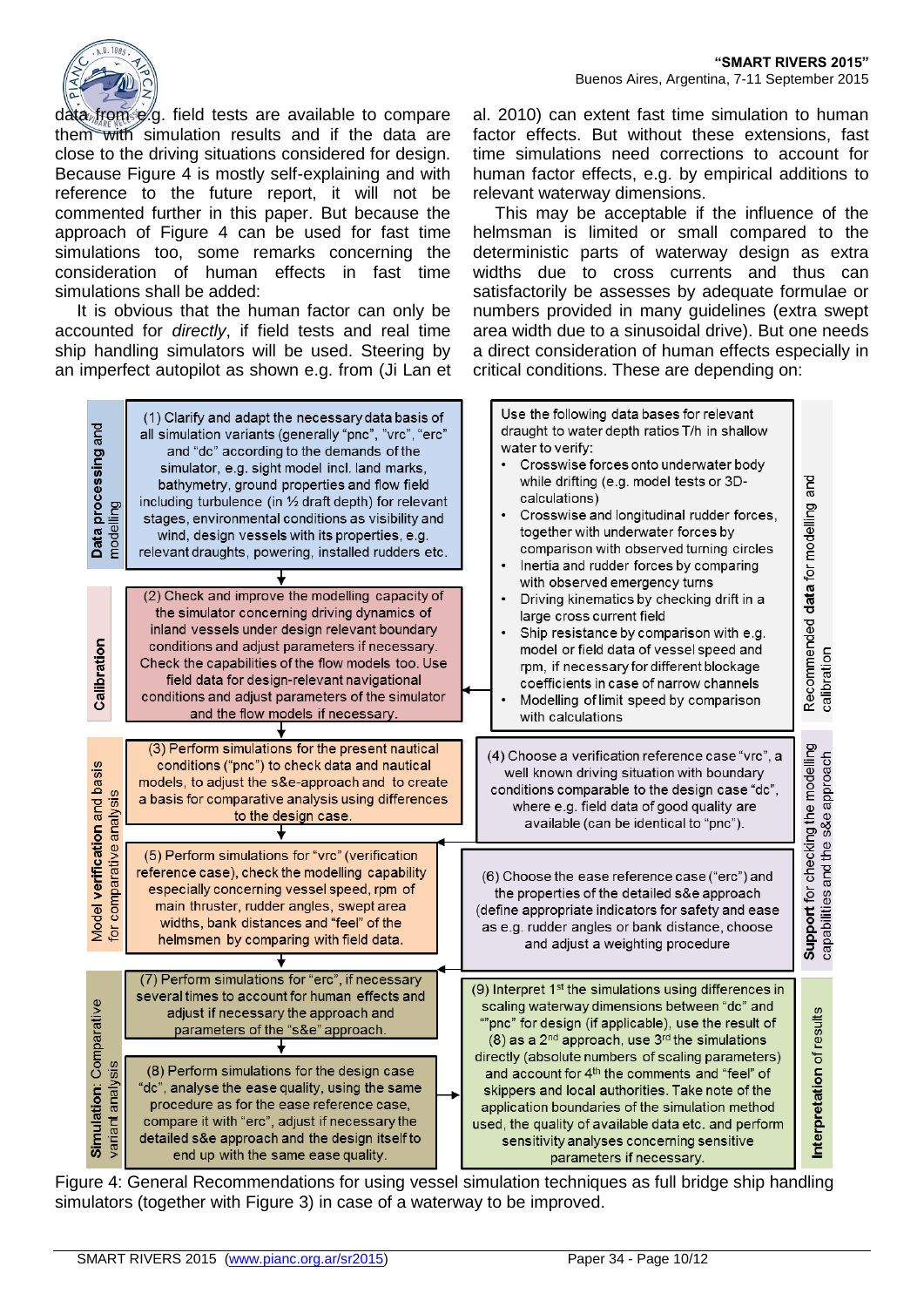

 $\Phi$ limited accuracy of orientation and information, caused by usual nautical instruments used as ECDIS charts, radar, AIS and clearly the visual information concerning vessels course and speed, its position in the waterway with distances to relevant fairway boundaries as buoys, accounting for a possibly reduced sight in case of foggy weather or containers blocking the foresight, leading to inexact up to faulty decisions and steering actions,

The reaction time, depending e.g. on the number and the quality of available information, the number of things to do simultaneously, the diversion and attention, stress, tiredness and experience of the helmsman, the time lag between command and vessel reaction, depending on the quality of steering devices and the inertia of the vessel, which changes due to added mass, e.g. in shallower water and

The precision of steering the vessel, depending on the number of levers that will be controlled using the same hand, the familiarity of the helmsman with the ship, his skills, local knowledge and clearly his experience.

These few aspects show that the human factor is strongly related to the vessels properties and its behavior in shallow water. Therefore proper human factor modelling demands to a great extent not only to perform several runs for statistical analyses as mentioned in step (7) in Figure 4 and a proper visualization of the vessel and the waterway, especially concerning sight relations to landmarks, which is essential for proper orientation and thus the possible exploitation of the waterway, but also a proper modelling of the steering aids and clearly the driving dynamics of the vessel, especially related to its inertia in shallow water.

So, the operator of a simulator should demand his client for sufficient means to account for the a.m. aspects and the commissioner of a nautical study shall know that he has to deliver adequate data, not only below, but also above the water table for proper orientation, to mention just some of the a.m. aspects again.

## 7 SPECIAL RECOMMENDATIONS

All the information e.g. from existing guidelines and practice examples will be collected in Chapter 7 of the future report for each waterway dimension separately, namely:

- width and depths of canals,
- fairway widths in rivers,
- construction of junctions and turning basins,
- width and headroom of bridge openings.
- lengths, widths and depths of lock approaches and
- length and layback of berthing places.

All subchapters of paragraph 7 contain a definition and clarification of the relevant dimensions first, e.g. the width of a canal in draught depth, then information on scaling parameters will be given as the ship beam in case of fairway widths in straight sections, check lists will be provided next on which data are needed for design as e.g. the number of vessels per year for ranking the necessary s&e quality, then the Concept Design will be applied to standard cases, e.g. straight waterway sections, extensions concerning e.g. extra widths in curves will be given ne**x**t, then practice data provided and finally, additional information will be given, which aspects are relevant and how existing inaccuracies can be overcome in using simulation techniques. Because Chapter 7 is still under work, no further information will be given here.

#### 8 CONCLUSIONS

Basing on the feedback from the audience of the two workshops at Smart Rivers Conferences in Maastricht and Buenos Aires and the balancing process inside the PIANC community before publishing the report will end with remarks, especially concerning present limitations of applicability of the report and corresponding open questions, which need further investigations. It shall be noted here that several design aspects had to be neglected in the present state of the report and maybe also in the final version, as e.g. the influence of navigation aids as buoys or modern track keeping systems on waterway design. Because it can be assumed that especially autopilots will revolutionize the navigation in future and may lead to narrower standards than valid today, it may be necessary to revise the future report of WG 141 within a few years.

#### **REFERENCES**

Deplaix, J.-M., Söhngen, B. 2013. Workshop Design Guidelines for Inland Waterways - Safety and Ease Standards (PIANC-INCOM WG 141), *Smart Rivers Conference, Maastricht*

Deplaix, J.-M. 2015. Workshop Design Guidelines for Inland Waterways - Existing waterways with special respect to China and ease of navigation, *Smart Rivers Conference, Buenos Aires*

Eloot, K., Verwilligen J., Vantorre M. 2013. Workshop Design Guidelines for Inland Waterways - Detailed Design for Inland Waterways: The Opportunities of Real-Time Simulation, *Smart Rivers Conference 2013, Maastricht*

Eloot, K. 2015. Workshop Design Guidelines for Inland Waterways - Application of WG 141 approach including full bridge ship handling